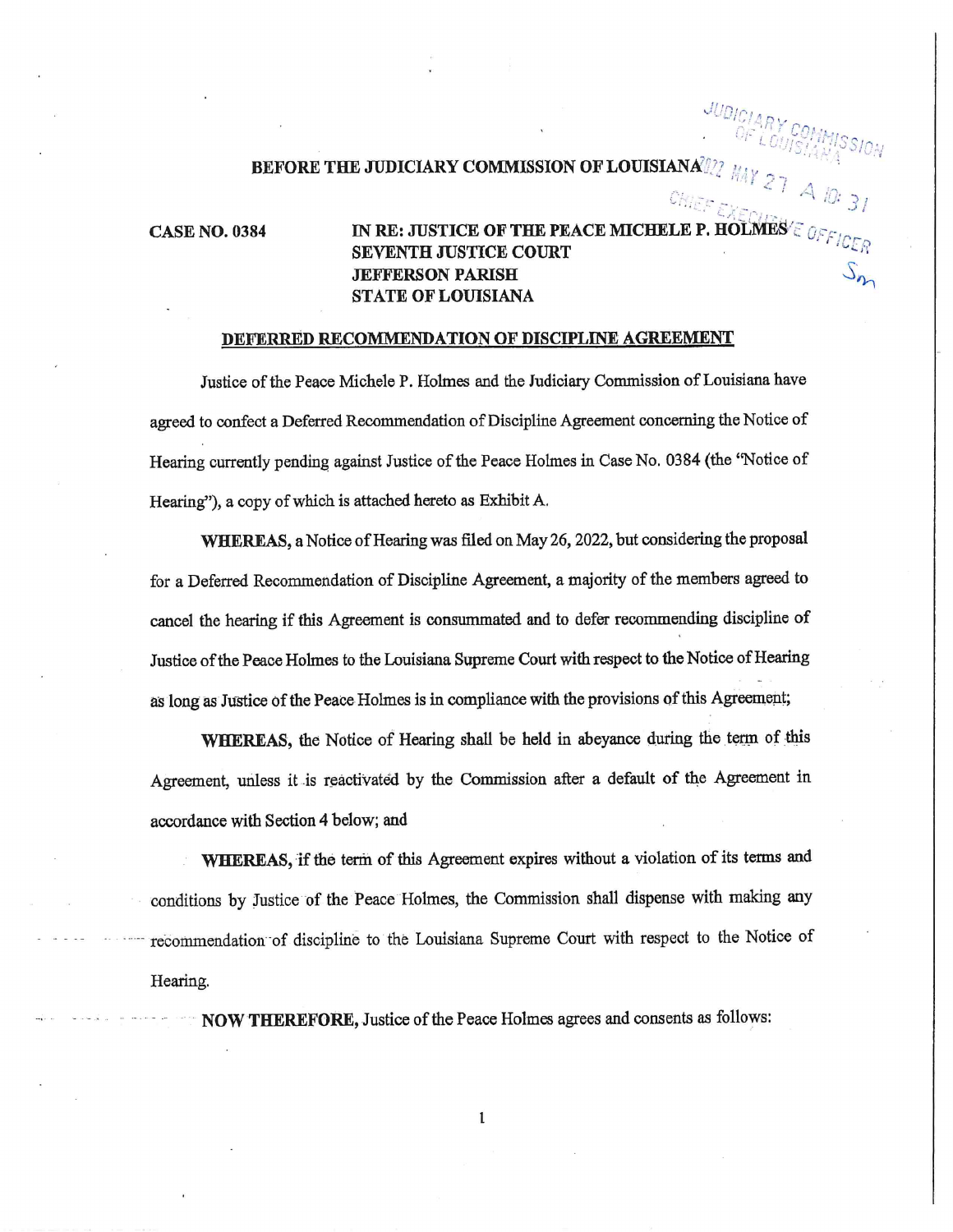1. TERMS AND CONDITIONS: The term of this Agreement shall be for a period of three (3) years, commencing on the date tbis Agreement is signed by the Chair of the Commission in the space provided below (the "effective date"), pursuant to the following terms and conditions:

(a) Justice of the Peace Holmes admits that her conduct as set forth in the Notice of Hearing violated Canons 1,  $2A$ ,  $2B$ ,  $3A(1)$ , and  $3B(1)$  of the Code of Judicial Conduct and Article V, Section 25(C) of the Louisiana Constitution (1974) in the respects mentioned in the Notice of Hearing.

(b) Justice of the Peace Holmes shall pay restitution to the office of Constable Floyd Davis in the amount of \$1,929.34, which equals the amount of the filing fees owed to him that she did not properly remit since August 2019 plus interest. Such amount shall be paid in full on the effective date of this Agreement or, alternatively, Constable Davis will be repaid out of Justice of the Peace Holmes's full share of the filing fees collected byher court until this mnount is paid in full, Within fifteen (15) days of any payment to Constable Davis, Justice of the Peace Holmes shall certify in writing to the Judiciary Commission the amount paid and the date on which payment was made,

(c) Justice of-the Peace Holmes agrees to consult with a Certified Public Accountant (CPA), ather sole expense, to determine the appropriate accountingto provide to ConstableDavis - (and any successive constable) regarding his share of the filing fees collected by her court and  $\cdot$ implement such procedures, subject to the Commission's approval. Within sixty (60) days of the effective date of this Agreement, Justice of the Peace Holmes shall certify in writing that she has -consulted with a CPA and shall provide to the Commission the CPA's recommended accounting procedures that she intends to implement. Thereafter, the Commission will notify Justice of the

医细胞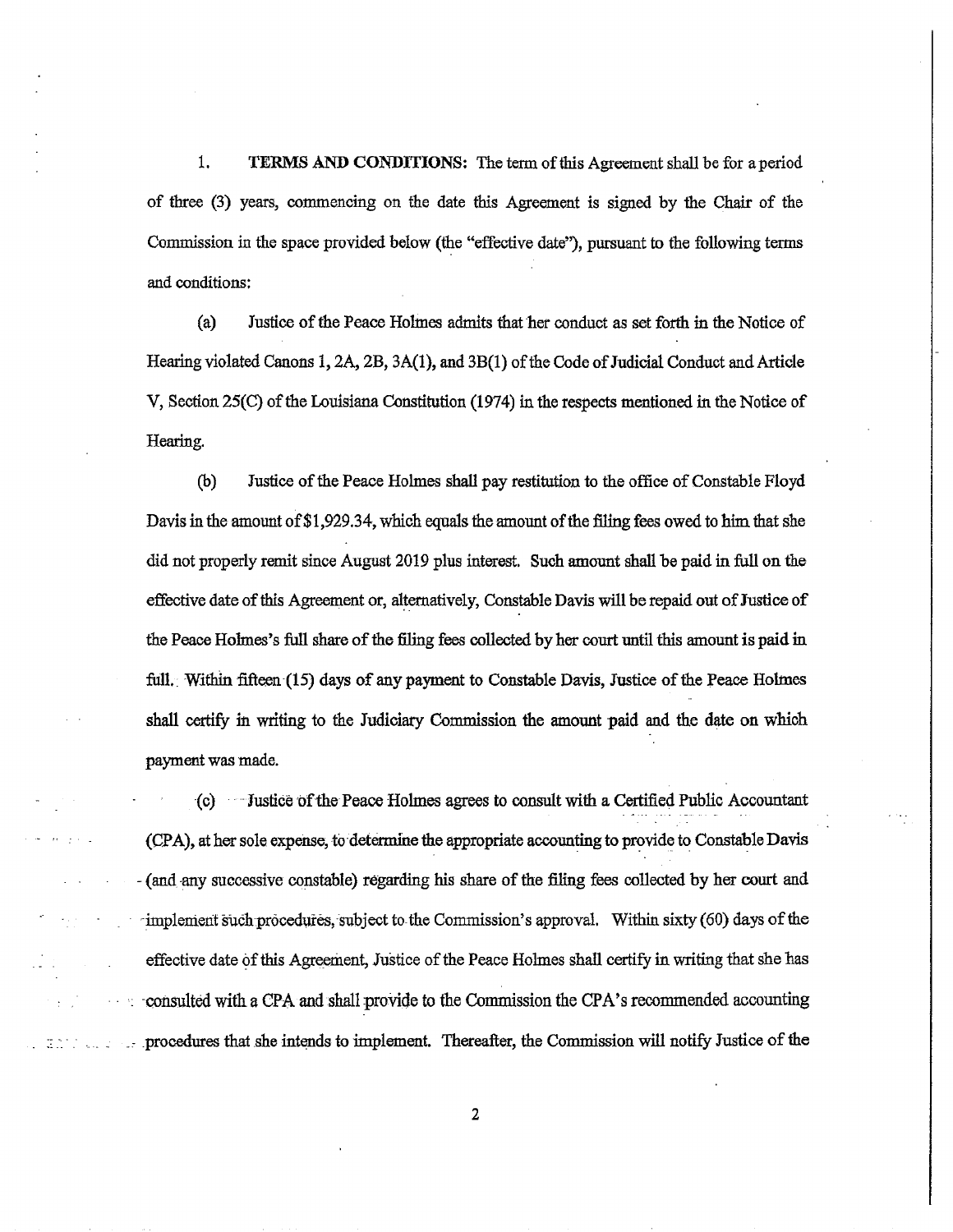Peace Holmes in writing whether the Commission approves of the proposed accounting procedures as submitted, or whether any further changes are required to comply with the terms of this Agreement, Within thirty (30) days of being notified of the Commission's approval, Justice of the Peace Holmes agrees to certify in writing to the Commission that she has instituted the accounting procedures approved by the Commission and submit to the Commission her initial accountingto Constable Davis. Should she desire to change her accounting procedures during the term of this Agreement, Justice of the Peace Holmes agrees to promptly notify the Commission of the changes she proposes to make and obtain the Commission's prior approval of such changcs.

(d) Justice of the Peace Holmes agrees to strictly comply with the laws governing the charging and distribution of ffling fees, as set forth in Louisiana Revised Statutes 13:2590 and 13:2590.1, including agreeing to retain in a separate account the additional filing fees charged for the clerk of court to be used for the operational expenses of the clerk of court's office.

(e) Justice of the Peace Holmes agrees that any further meritorious complaints lodged against her during the term of this Agreement shall create a default under this Agreement. Any complaints pending against Justice of the Peace Holmes on the effective date of this Agreement shall not create a default under this Agreement.

2. CERTIFICATION THAT CONDITIONS SATISFIED: On an annual basis, Justice of the Peace Holmes agrees to certify in writing to the Judiciary Commission that she has fulfilled -the terms and-conditions of this Agreement for the reporting period and briefly describe how she has fulfilled her obligations under this Agreement during the reporting period (e,g., certifying that she is continuing to employ the accounting procedures approved by the Commission and strictly ... complying with the specified laws governing the charging and distribution of filing fees).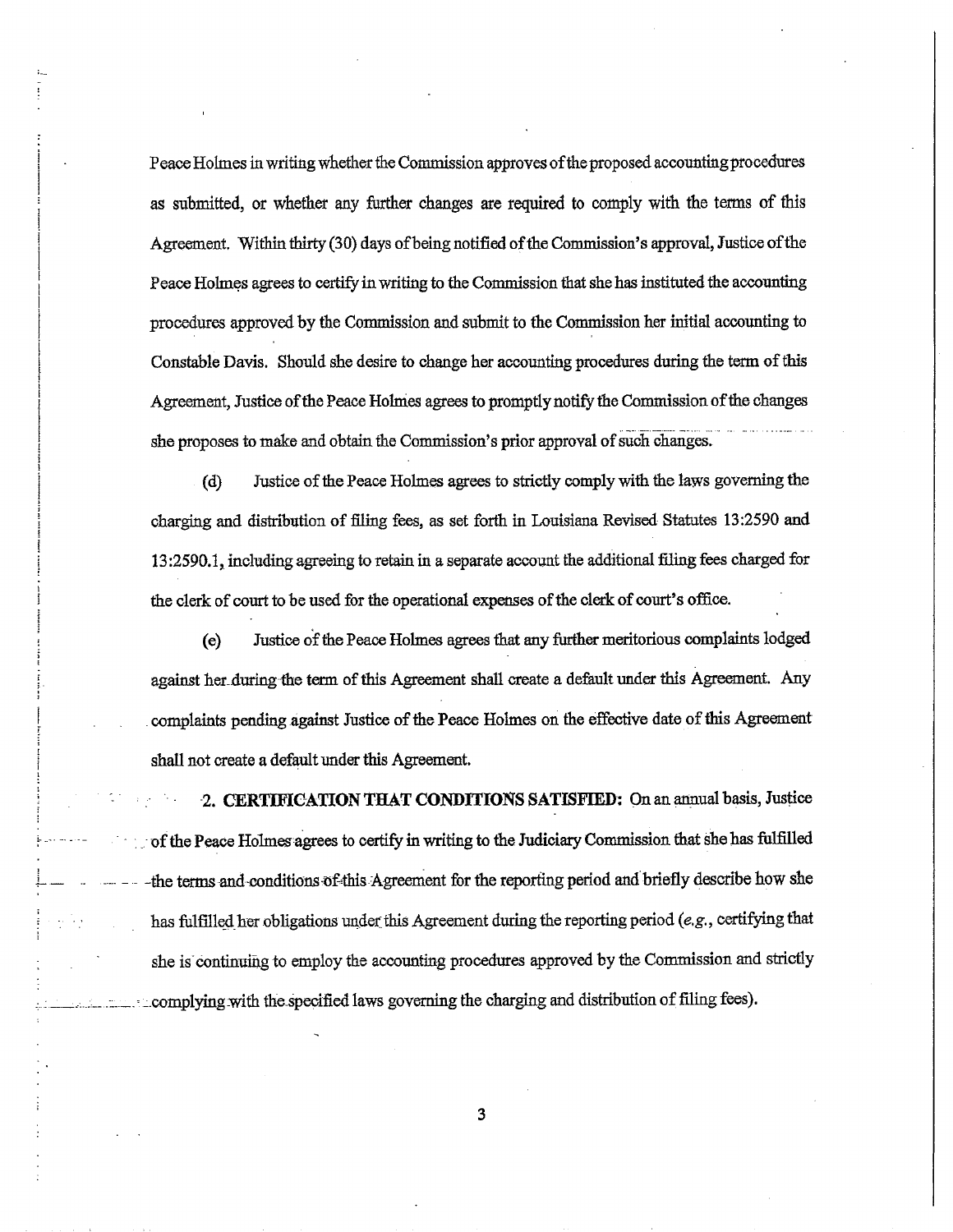3, COMMISSION nEARING TO DETERMINE DEFAULT: If the Commission determines, by clear and convincing evidence, after a hearing, that Justice of the Peace Holmes has failed or refused to comply with any of the stipulations, terms, or conditions of this Deferred Recommendation of Discipline Agreement, Justice of the Peace Holmes hereby agrees to the default provisions in Section 4 and the consent discipline in Section 5 with respect to the Notice of Hearing.

4. DEFAULT PROVISIONS: If the Commission determines, after a hearing, that Justice of the Peace Holmes has failed orrefused to complywith any of the stipulations, terms, or conditions of this Deferred Recommendation of Discipline Agreement, the following default provisions shall become immediately effective:

(a) The Notice of Heat'ng in tbis matter shall be tmmediately reactivated by the Commission,

(b) Justice of the Peace Holmes shall be deemal to have admitted each and every allegation of fact and law alleged in the Notice of Hearing; and

(c) Justice of the Peace Holmes further agrees that in the event the Notice of Hearing is reactivated in accordance with this Agreement, it shall not be necessary for the Commission and/or its Special Counsel to submit any further proof, testimonial, documentary or otherwise, in support of the facts in the Notice of Hearing at a hearing. However, Justice of the Peace Holmes - hereby agrees that the Commission, through its Special Counsel, may, in the members' sole option and discretion, submit any additional proof, testimonial, documentary or otherwise, in support of the Notice of Hearing,

1. The admission-of-fault set forth in this Agreement is provided for the sole purpose of this Deferred Recommendation of Discipline Agreement and shall have no effect and shall be

 $\alpha$  ,  $\alpha$  ,  $\alpha$  ,  $\beta$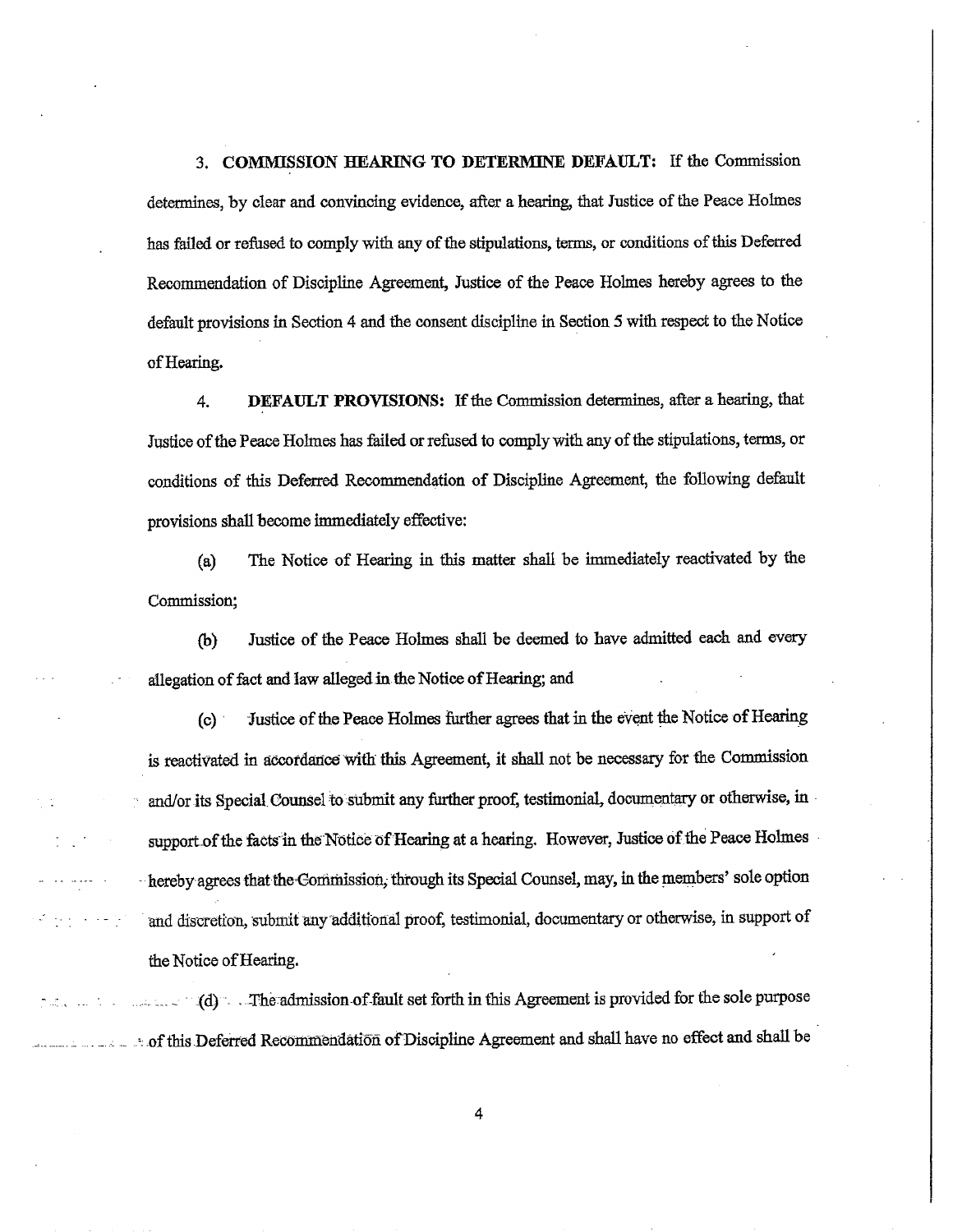null and void in any other forum and is not binding upon Justice of the Peace Holmes for any puyose other than for the purposes set forth in this Agreement.

5. CONSENT DISCIPLINE: The consent discipline agreed to by Justice of the Peace Holmes in the event of a default under this Agreement shall consist of a suspension of three (3) months without pay by the Louisiana Supreme Court. In connection therewith, Justice of the Peace Holmes:

(a) agrees and stipulates that she waives any and all right or entitlement she may have to interpose an objection to the imposition of such consent discipline by the Louisiana Supreme Court in connection with the Notice of Hearing;

(b) acknowledges that the Supreme Court is not bound by the consent discipline set forth in this Agreement and may impose any discipline authorized by the Louisiana Constitution, or no discipline at all; and

(c) agrees that the consent discipline shall not prohibit the Commission from recommending,or-the:SupremeCourt from ordering, additional discipline basedupon any new notice of hearing filed before the Commission after the effective date of this Agreement. Any conduct by Justice of the Peace Holmes that violates the Code of Judicial Conduct or Article V, Section  $25(C)$  of the Louisiana Constitution (1974) that is unknown to the Commission on the date of this Agreement, but that becomes evident after the effective date of this Agreement, shall be pursued by the Commission in the ordinary course and may trigger a default under this Agreement.  $-$  6;  $-$  ADMONISHMENT: The Commission hereby admonishes Justice of the Peace Holmes for violating Canons 1,  $2A$ ,  $2B$ ,  $3A(1)$ , and  $3B(1)$  of the Code of Judicial Conduct (1996) and Article V, Section 25(C) of the Louisiana Constitution (1974) in the respects mentioned in the Notice of Hearing by failing to properly account for and distribute filing fees to her constable in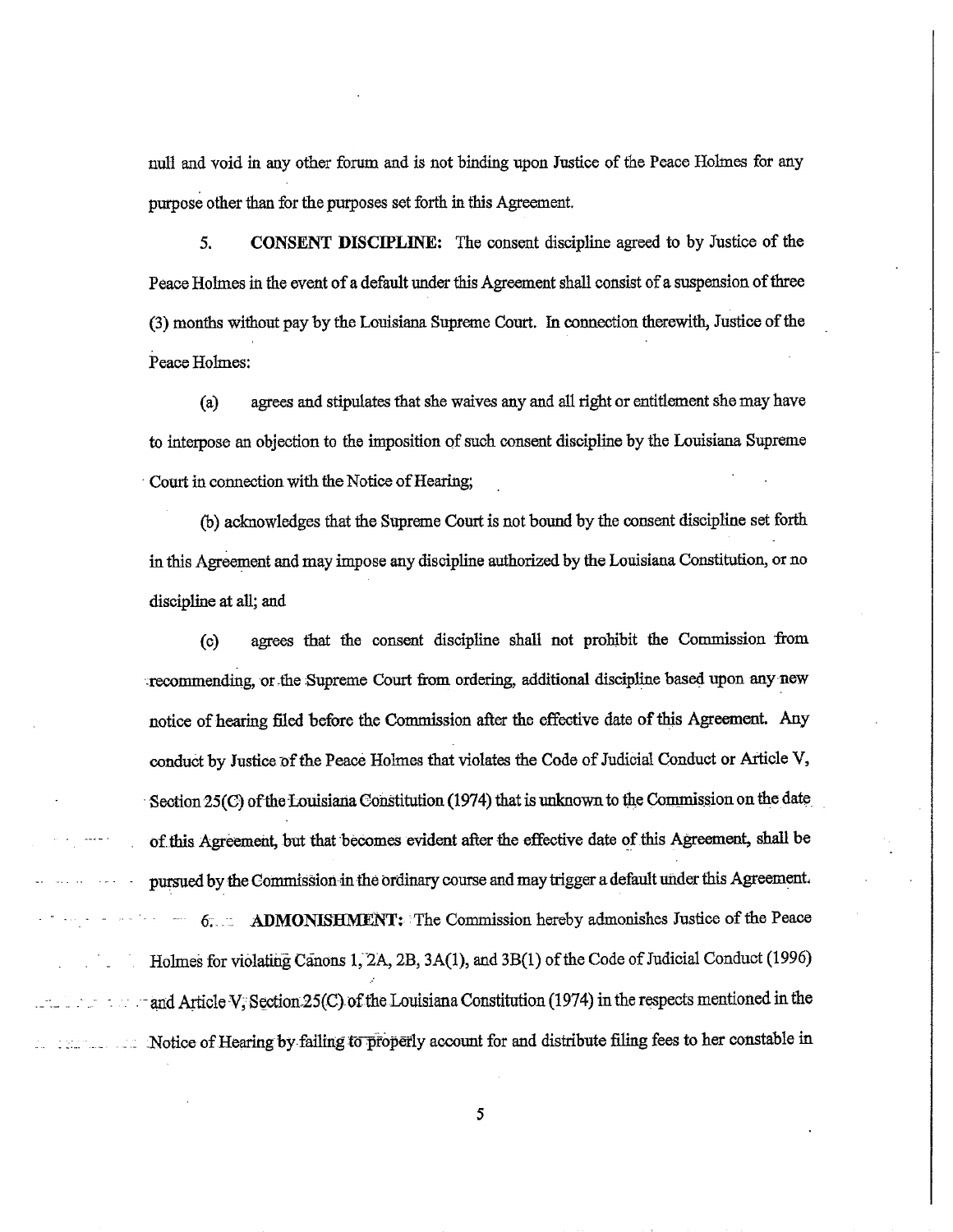accordance with Louisiana Revised Statutes 13:2590 by improperly charging her constable half of certain expenses attributable solely to the operation of her justice of the peace office; by failing to retain in a separate account the additional filing fees charged for the clerk of court, as required by Louisiana Revised Statutes 13:2590.1; and by failing to adequately communicate and cooperate with her constable in matters concerning her accounting and fee sharing practices.

7. PUBLIC RECORD: Pursuant to Louisiana Supreme Court Rule XXIII, Section 31(b), this Agreement, once executed, shall be public record. A link to the executed DRDA may be posted on the Commission's webpage.

8. VOLUNTARY AGREEMENT: By signing this Agreement, Justice of the Peace Holmes hereby affirms that her consent to its terms and conditions has been freely and voluntarily given, and she has had the opportunity to consult with legal counsel of her choosing prior to signing the Agreement.

9. **EFFECTIVE TIME:** The terms and conditions of this Deferred Recommendation of Discipline Agreement shall be binding upon Justice of the Peace Holmes after it is signed by her and signed by the Commission, and shall be binding upon the Commission at the time the current Chair of the Commission signs in the space provided below.

10. **INTERPRETATION:** Should a question arise concerning the interpretation of this Agreement, Justice of the Peace Holmes may conclusively rely upon the written opinion of either the Commission's Chair (or Vice-Chair if the Chair is recused) or its Chief Executive Officer as to how Justice of the Peace Holmes should proceed in the face of the question or situation then at hand.

...11. SUBMISSIONS, CERTIFICATIONS, AND COMMUNICATIONS: Unless otherwise specified, the submissions and certifications to the Commission required by this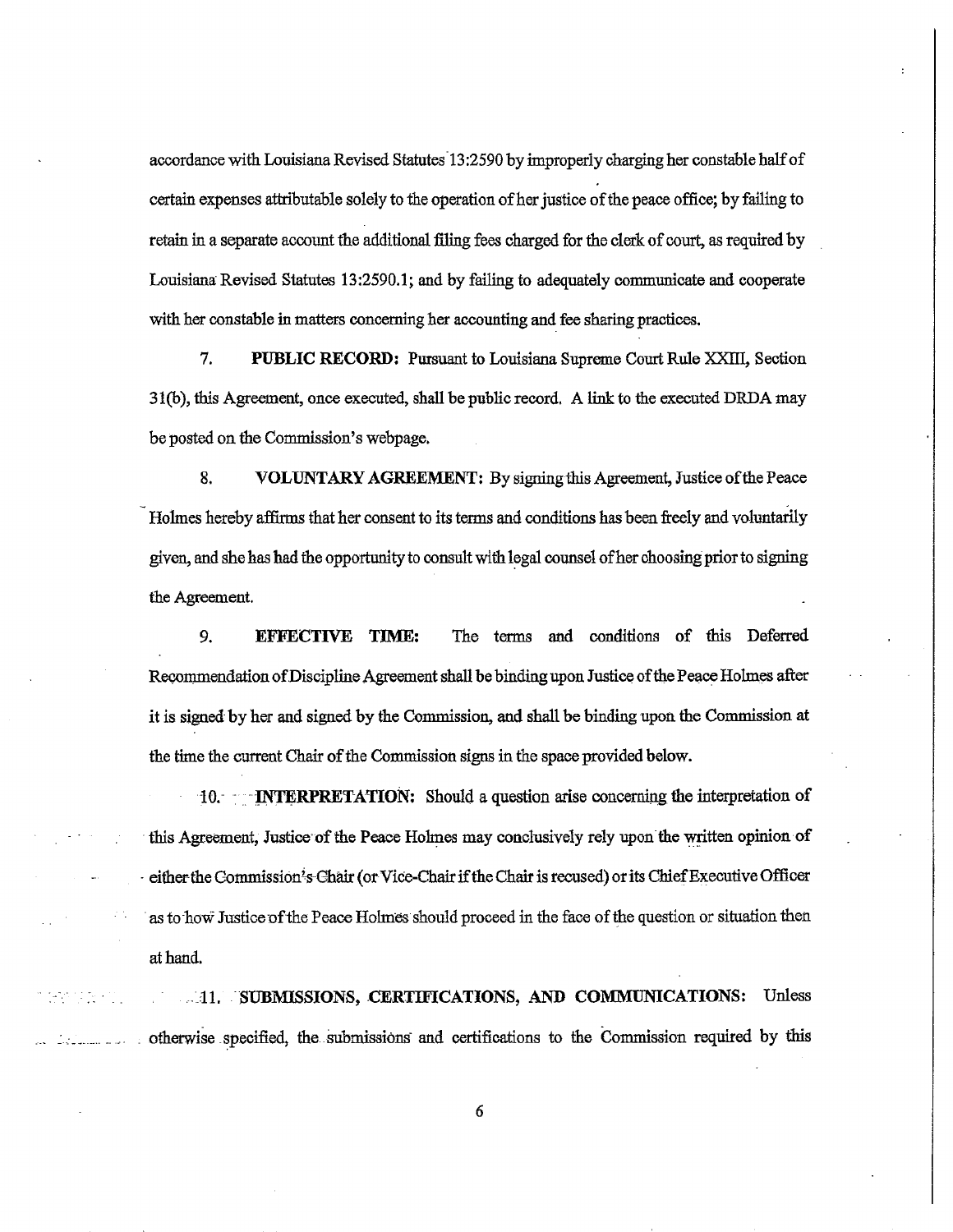Agreement shall be made by letter addressed to Commission Counsel, at 400 Royal Street, Suite 1213, New Orleans, Louisiana 70130, with a copy to the Office of Special Counsel. Ex parte communications with Commission Counsel about this Agreement are not permitted. If questions arise or communications are necessary, please email Commission Counsel with a copy to the Office of Special Counsel or, alternatively, arrange for a conference call with Commission Counsel and the Office of Special Counsel.

12. COSTS: Justice of the Peace Holmes hereby agrees to pay to the Judiciary Commission an amount equal to the costs that have been incurred to date, \$821,50, in connection with the investigation and litigation of this matter. Failure to pay costs within thirty (30) days of the effective date of this Agreement, which is the date the Chair signs below, shall constitute a default under this Agreement.

Justice of the Peace Michele P. Holmes Date:

#### APPROVED AND ADOPTED:

The Judiciary Commission of Louisiana

By: Judge Bi Callaghan, *Q* Date: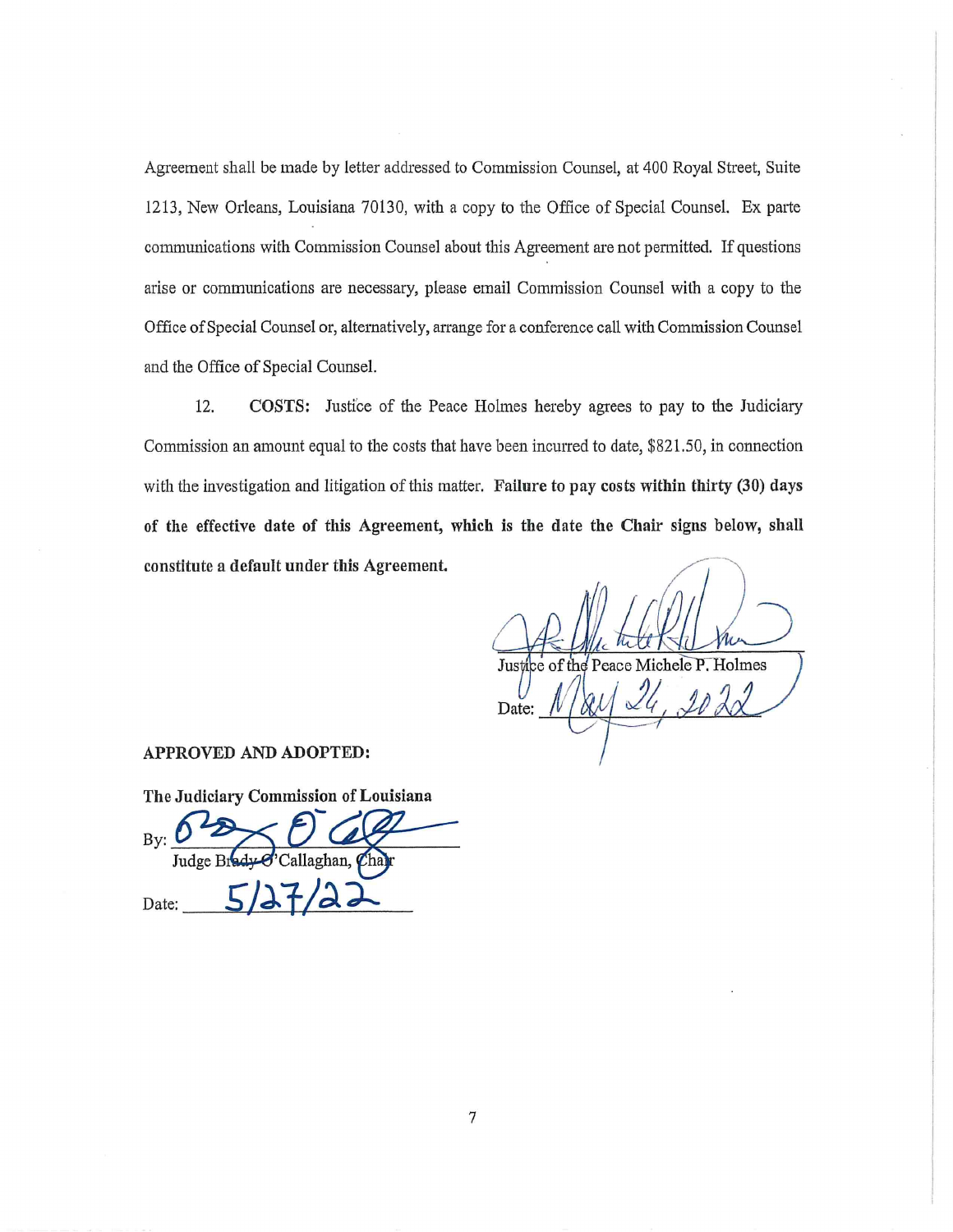#### BEFORE THE JUDICIARY **COMMISSION OF LOUISIANA**

NO. 0384

IN RE: JUSTICE OF THE PEAC MICHELE P. HOLMES SEVENTH JUSTICE COURT **JEFFERSON PARISH.** STATE OF LOUISIANA

 $\mathcal{S}_{\mathcal{H}_{\vec{l}}} = \underbrace{\mathcal{W} \mathcal{Y} \mathcal{Y} \mathcal{Y} \mathcal{Y} \mathcal{Y} \mathcal{Y} \mathcal{Y} \mathcal{Y} \mathcal{Y} \mathcal{Y} \mathcal{Y} \mathcal{Y} \mathcal{Y} \mathcal{Y} \mathcal{Y} \mathcal{Y} \mathcal{Y} \mathcal{Y} \mathcal{Y} \mathcal{Y} \mathcal{Y} \mathcal{Y} \mathcal{Y} \mathcal{Y} \mathcal{Y} \mathcal{Y} \mathcal{Y} \mathcal{Y} \mathcal{Y} \mathcal{Y} \mathcal{Y} \mathcal{Y} \math$ 

2022 RAY 26 A 10:42

#### **NOTICE OF HEARING**

PLEASE TAKE NOTICE that the Judiciary Commission of Louisiana, following an investigation, has concluded that a hearing is necessary to rule on the conduct specified below, that may constitute cause for disciplinary action against you for unethical conduct, all as set forth below.

YOU ARE ALSO NOTIFIED that you are required to plead and answer each and every allogation of this Notice of Hearing within thirty (30) days from the date of service of this Notice of Hearing; and that you must file a verified original and three (3) legible copies of any and all pleadings when the pleading relates to a matter to be decided by the Commission pursuant to Louisiana Supreme Court Rule 23, Section 29(c), or an original and one legible copy when the pleading relates to a matter to be decided by the hearing officer pursuant to Section 29(c). All exceptions, whether dilatory, declinatory, or peremptory, and the answer must be filed at the same time, in accordance with Rule 23, Section 4 of the Rules of the Suprome Court of Louisiana.

YOU ARE FURTHER NOTIFIED that, in accordance with Louisiana Supteme Court Rule 23, Section 23, once you have filed an answer to this Notice of Hoaring, or once the time for filing an answer has expired, proceedings before the Judiciary Commission and its hearing officer in this matter shall be open to the public, and the pleadings, orders, and evidence filed into the record of this proceeding shall be public record, subject to the right of the hearing officer or the Commission to issue a protective order.

YOU ARE FURTHER NOTIFIED that, in accordance with Rule 23, Section 29 of the Rules of the Suprome Court of Louisiana, the Judiciary Commission will set a hearing bofore a Hearing Officer on the issue of your discipline upon further notice; and that upon request, or on the Judiciary Commission's or the Hearing Officer's own motion, a status conference may be scheduled at a date and time before the hearing.

## **EXHIBIT "A"**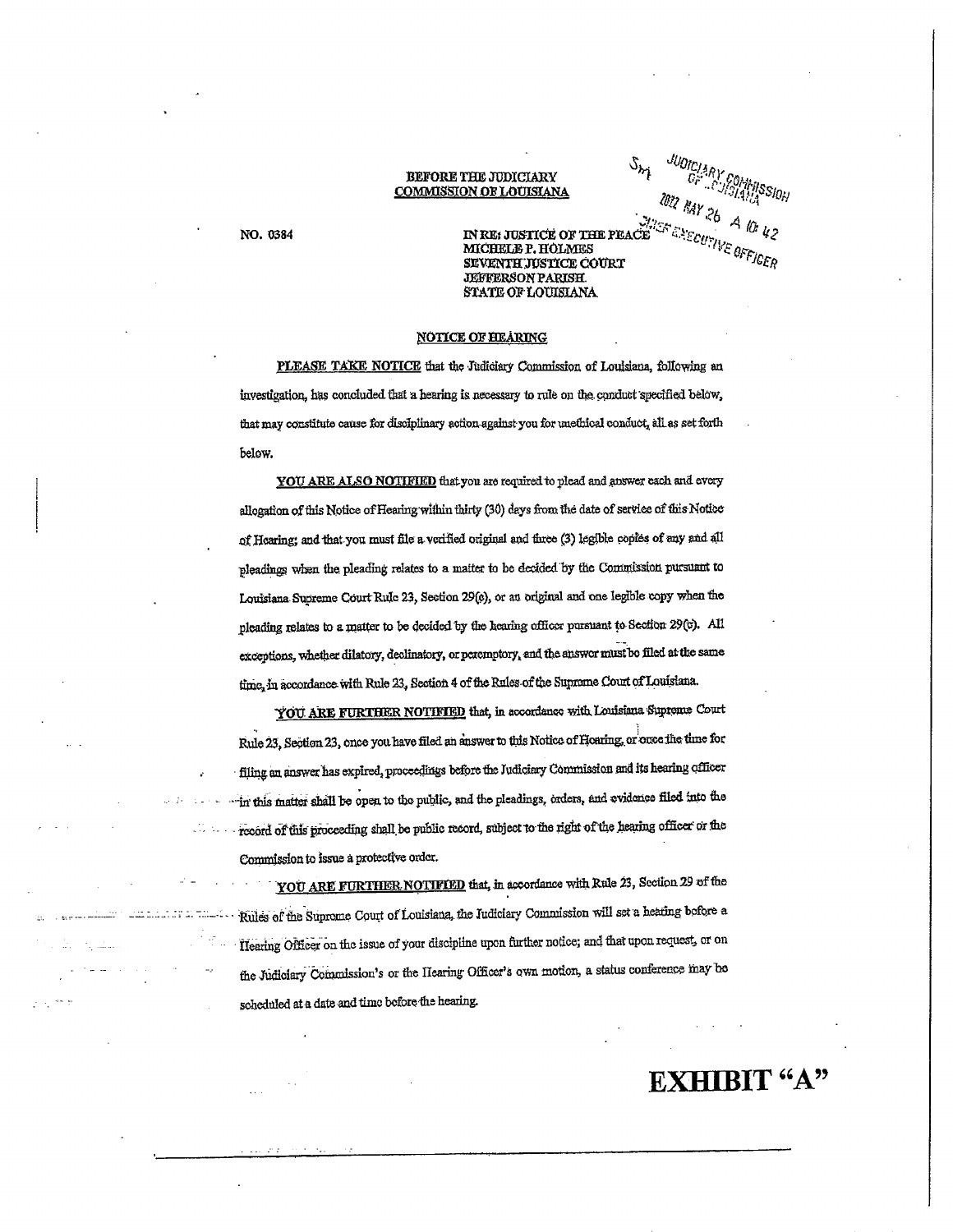In re Justice of the Peace Michele P. Holmes, Case No. 0384 Page 2

#### FACTUAL ALLEGATIONS

A. You, Justice of the Peace Michele P. Holmes, failed to personally observe a high standard of conduct so as to preserve the integrity and independence of the judiciary; failed to respect and comply with the law and to act in a manner that promotes public confidence in the integrity and impartiality of the judiciary; lent the prestige of judicial office to advance the private interest of yourself or others; failed to be faithful to the law and maintain professional competence in it; failed to diligently discharge your administrative responsibilities without bias or prejudice; failed to maintain professional competence in judicial administration; failed to cooperate with court officials in the administration of court business; engaged in willful misconduct relating to your official duty; and engaged in willful and persistent failure to perform your duty:

(1) From the time your constable, Floyd Davis, took office in August 2019 to March 2021, you failed to properly account for and distribute filing fees to him in accordance with Louisiana Revised Statute 13:2590 by paying certain expenses of your office, including internet, cell phone, and miscellaneous office supplies "off the top" of filing fees collected, and then splitting the remainder with him in the absence of an informed mutual agreement to do so;

(2) You failed to comply with Louisiana Revised Statute 13:2590.1(C), which requires that all additional filing fees charged for the clerk of court be retained in a separate account to be used for the operational expenses of the clerk of court's office;

(3) On various occasions between August 2019 and December 2020, you improperly charged Constable Davis, as an expense of your office, half of any hourly pay owed to your clerk of court when such pay exceeded the clerk of court intake allowed by Louisiana Revised Statute 13:2590.1; and

(4) You failed to adequately communicate and cooperate with Constable Davis in matters concerning your accounting and fee sharing practices.

B. By reason of the foregoing paragraphs A(1) through A(4) above you have:

ma .

(1) violated Canons 1, 2A, 2B, 3A(1), and 3B(1) of the Code of Judicial Conduct (1996);  $\sim$   $\sim$ and/or

(2) engaged in willful misconduct relating to your official duty in violation of Louisiana Constitution, Article V, Section 25(C) (1974); and/or